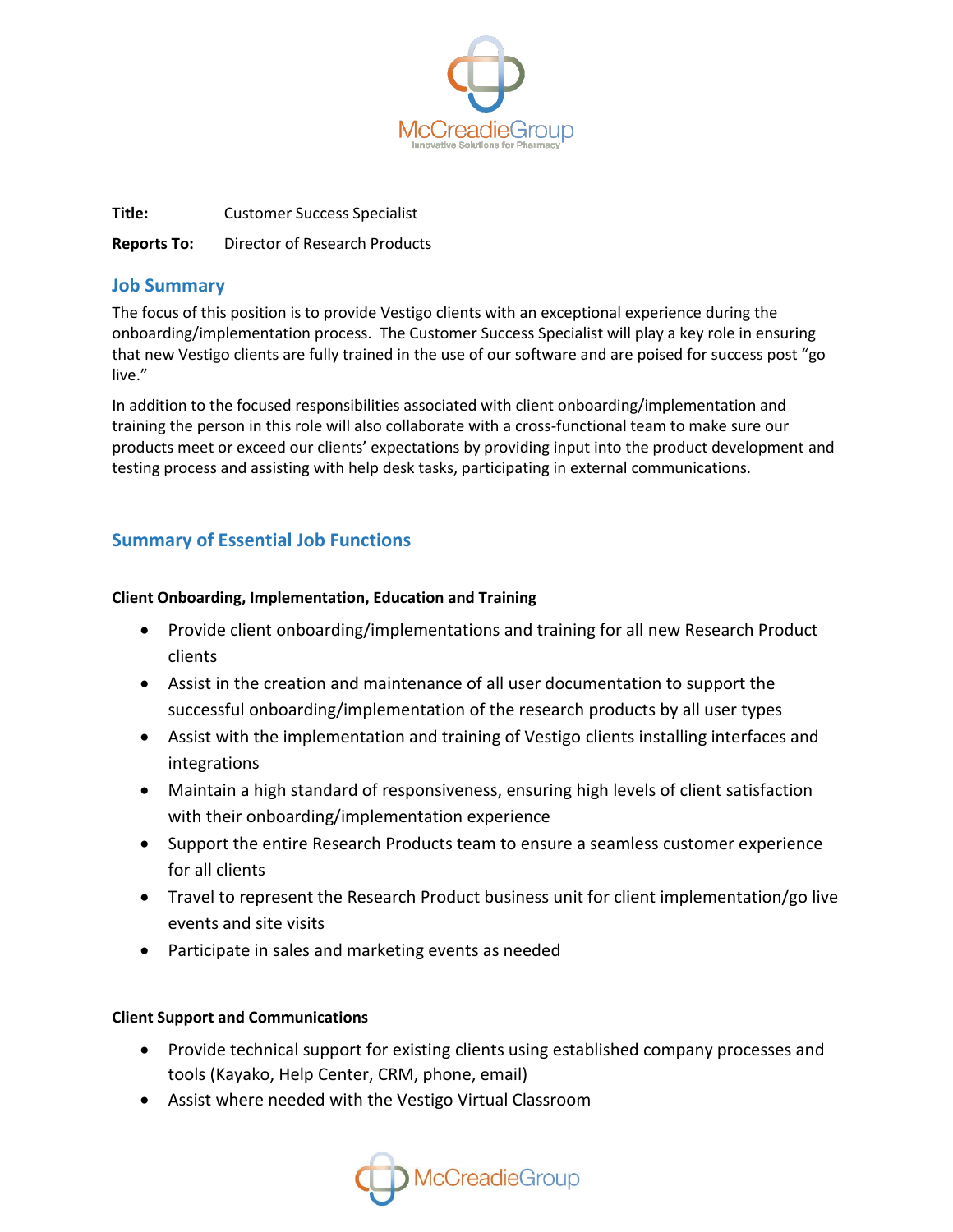

- Develop and maintain subject matter expertise in Research Pharmacy by participating in educational opportunities, reading professional publications, maintaining professional networks, and participating in professional organizations
- Maintain a high standard of responsiveness, ensuring high levels of client satisfaction with our support experience
- In collaboration with the Director of Research Product and Research Pharmacy Team consult with clients on best practices, existing and novel uses of software features
- Provide guidance and feedback on all client and prospect communications, such as the MGI website, newsletters, training and sales and marketing materials

#### **Account Management**

- Work with Account Manager(s) to provide high level support and consultation to Research Product clients to optimize their use of software features, optimizing workflows to meet regulatory standards based on product knowledge and subject matter expertise
- Collaborate and assist with the monitoring and analyzing of customers' usage of our product, report on trends to management, provide suggestions based on findings
- Collaborate and assist in maintaining a library of best practices based on client interactions and subject matter expertise in collaboration with the other research products team members

#### **Product Development and Testing**

- Work with the Research Pharmacy Team and the Development Team on all open issues relating to research product based on feedback provided by Research Product Team members
- Provide recommendations to the Director of Research Products relating to the direction of Research Products based on client feedback and interactions
- Translate enhancement requests into high-level specs to design company's products as assigned
- Assist with testing of research product releases and new features in collaboration with the Research Products Team

#### **Other Duties**

• Perform other duties as needed